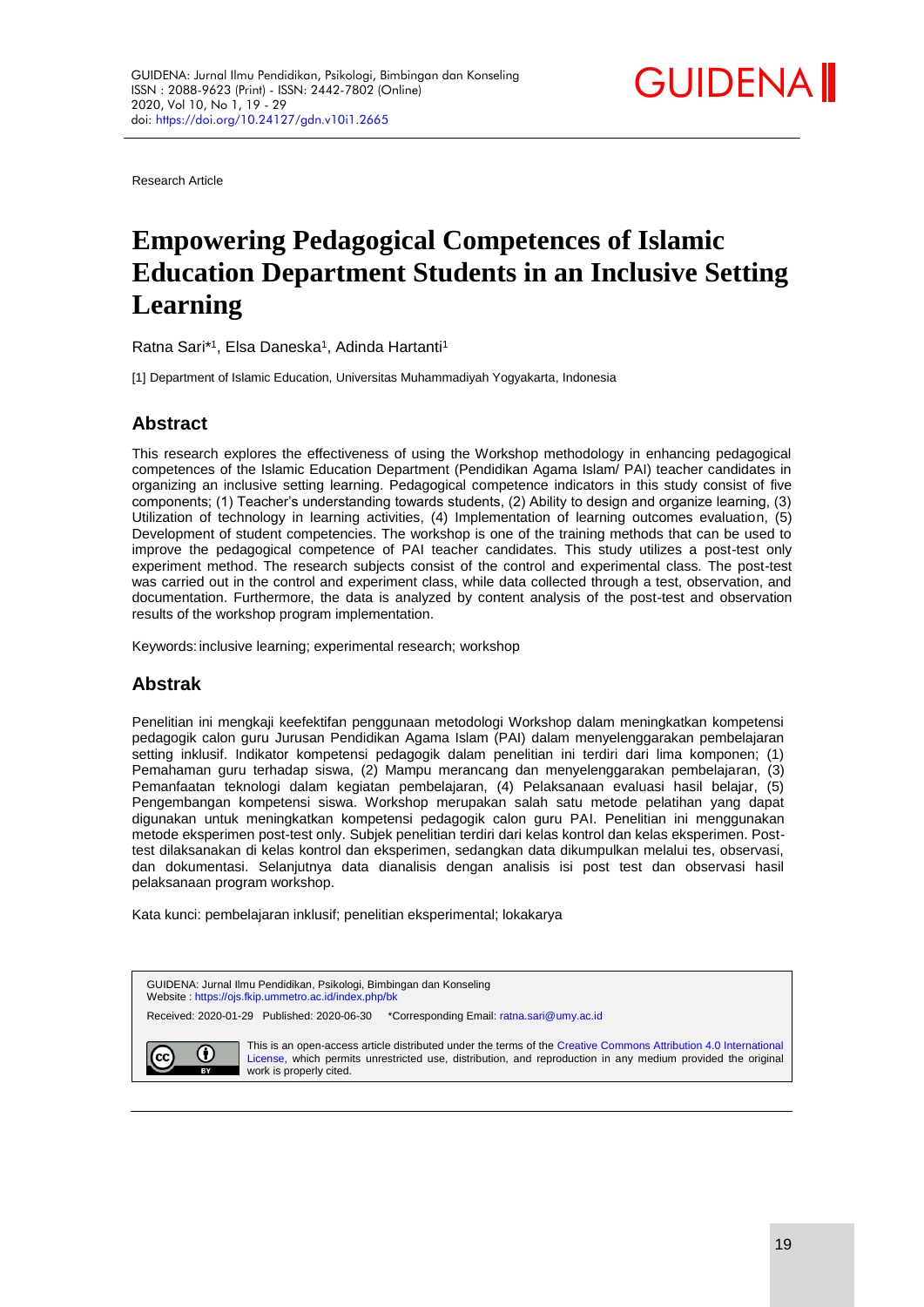## **Introduction**

Diversity is a reality, and God's will. Indonesia is a country known as a pluralistic nation that has various tribes, races, languages, religions, and cultures. Consequently, education in Indonesia has a diversity of students. Other aspects of diversity that often find in a classroom, such as; intelligence, talent, interest, physical condition, and socio-economic background. At the meeting in Salamanca, Spain, which was launched by UNESCO, the countries and organizations that joined stated that the point was that 'Every child has fundamental rights and opportunities for education, they also have different, unique character, interests, abilities and learning needs.' So, the learning system must be formed to pay attention to the diversity of characteristics and needs of everyone. Then children with special needs must be given access to regular schools that must accommodate them in the education of children who can meet these needs [\(UNESCO, 1994\).](#page-8-0) A qualified school should facilitate the needs of all students with their diversity to achieve the learning goal. Nowadays, the variety of students can be united in one educational forum, particularly inclusive education.

Today, the Indonesian government is promoting inclusive education to regulate regular schools to may not reject children who have physical or cognitive deficiencies so that they can learn with other regular children. As stated in Law No.70 of 2009, inclusive education is a school for students who have disabilities and have exceptional intelligence and or potential talent [\(Peraturan Menteri Pendidikan Nasional Republik Indonesia, 2009\).](#page-8-0) This law regulates the rights of children with special needs, the requirements of special needs students' acceptance in regular schools, and guarantees from the government that inclusive education will be carried out according to the needs of students. Besides, inclusive schools accept all children regardless of their abilities, disabilities, gender, HIV status, and health or social, economic, ethnic, religious, or language background [\(Mukti, Somadlon, & Hauschild, 2007, p. 8\).](#page-8-0)

Nowadays, children who have different abilities and disabled are facilitated with special education (Sekolah Luar Biasa/ SLB). It has indirectly built a wall that separates children with special needs from other regular children. As a result, children with disabilities become isolated groups in the social life of the community. Therefore, the implementation of inclusive education for children with special needs is pivotal. Inclusive education could create a pleasant environment, so it can build students' confidence in socializing [\(Darma & Rusyidi, 2003, p. 223\).](#page-8-0)

Inclusive education in Indonesia at this time has indeed been carried out; although it still faces various problems, it continues to make improvements in multiple aspects. Although the law explicitly regulates the equal rights and obligations for every citizen to access education, cases of discrimination in the field of education still often occur mainly against children with special needs. Schools that carry out inclusive education need to be supported by special educators in learning activities and in fostering children with special needs. One of the specialized staff required is a Special Teacher (Guru Pendamping Khusus/ GPK). Under the 2007 special education manual, GPK must be teachers who have a special education background or have received training assigned to the inclusive school [\(Zakia, 2015, p. 112\).](#page-8-0) In fact, GPK cannot accompany ABK students every day; GPK only comes to school twice a week [\(Aniska, 2016, p. 76\).](#page-8-0) On the other hand, regular classroom teachers have lack competency in teaching ABK so that inclusive class learning is not running optimally.

Students of the Islamic Education Department (Pendidikan Agama Islam/ PAI) are future teachers who will teach Islamic Education material to students in elementary school, junior, and senior high school. Although they only teach every class once or twice a week, they would meet diverse students. As a result, besides mastering four competencies; Professional Competence,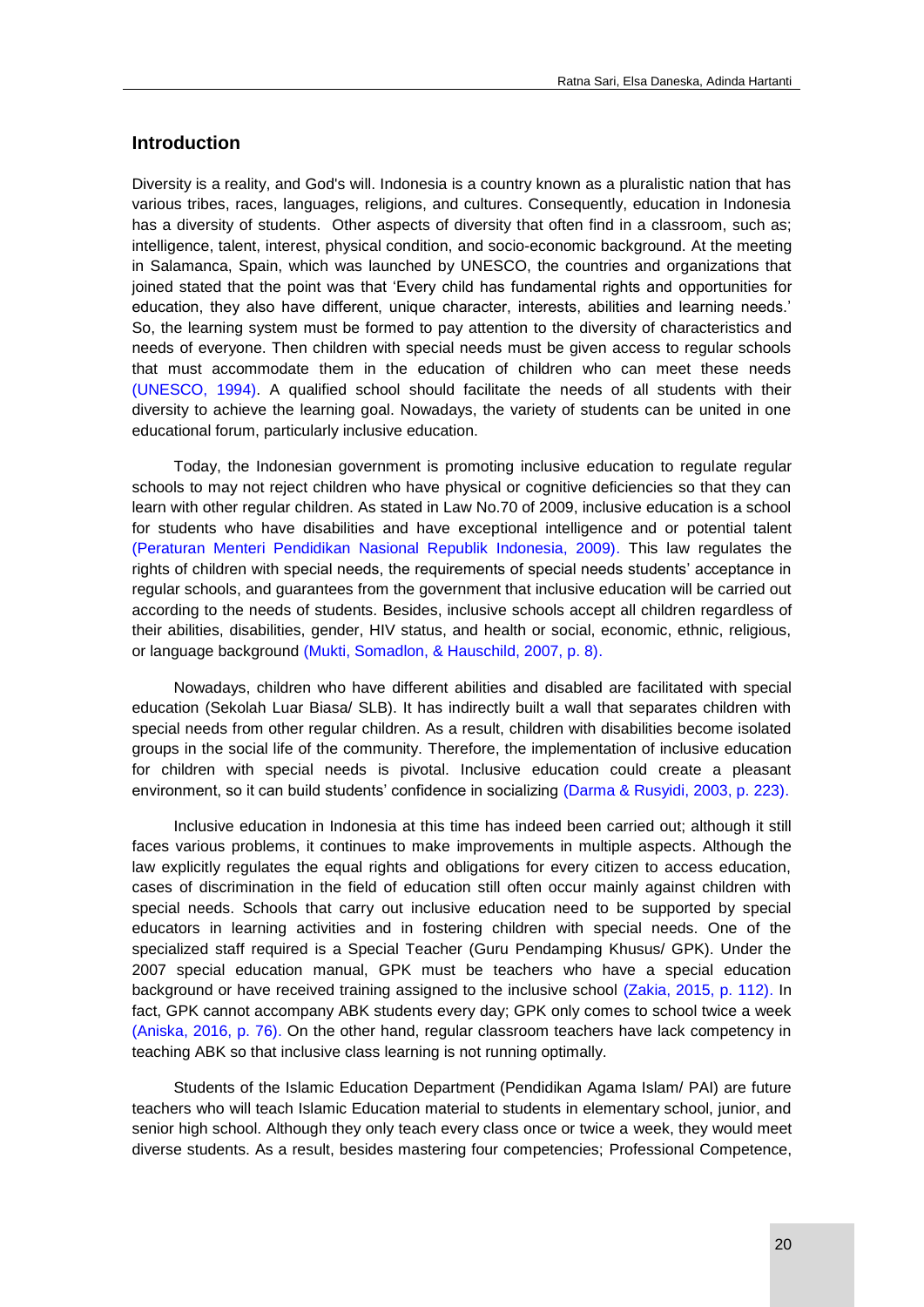Pedagogical Competence, Social and Personality Competence, they should also have an understanding of inclusive learning.

In terms of designing and handling inclusive learning classrooms, pedagogical competence is an essential competence that should be mastered. Pedagogical competence is the ability to understand the students, the design and implementation of learning, evaluation of learning outcomes, and the development of students to actualize the various potentials they have [\(Peraturan Menteri Pendidikan Nasional Republik Indonesia, Nomor 7 Tahun 2009\).](#page-8-0) Pedagogical competence has been considered as the main capacity that enables the implementation of learning activities more efficiently and as a minimum professional standard [\(Suciu & Mata, 2011, p. 412\)](#page-8-0) of an educator. Therefore, five research questions will be answered in this research; (1) how are future teachers' understanding of students? (2) How is the prospective teachers' ability to design and organize learning? (3) How do future teachers understand the utilization of technology in learning activities? (4) How do future teachers understand in implementation of learning outcomes evaluation? (5) How do future teachers understand in developing the students' competencies? (6) How is the effectiveness of the Workshop method in improving pedagogical competences of PAI students?

Most of the research on inclusive schools in Indonesia is evaluative studies. First, Laraswati's research that evaluated the performance of the Yogyakarta city education office in organizing inclusive schools [\(Laraswati, 2018\).](#page-8-0) Second, research of Haryono et al. aims to evaluate inclusive education for ABK in Central Java Province (Haryono et al., 2015). Third, research of Widiastuti et al. evaluate the implementation of the Educational Inclusion of Junior High School in Central Java [\(Widiastuti et al., 2017\)](#page-8-0) while another research of Aniska is describing the services which are given by Inclusive schools to ABK in Elementary schools in Kulon Progo Regency [\(Aniska, 2016\).](#page-8-0)

From previous studies, it can be seen that research on methods to improve pedagogical competencies of teacher candidates in organizing learning inclusion settings has never been done. In the Workshop on Empowering Competence of Prospective Teachers in the Implementation of Inclusive Settings Learning, participants would get information, experience, and training regarding teacher competencies that must be possessed when learning takes place using an inclusive setting. This workshop contains several materials such as; games to celebrate the diversity, material, and discussion about teachers' competence, material, and practice to assess students, material and practice about curriculum modification, and designing the inclusive learning setting. The workshop materials are arranged in such a way as to cover four teacher competencies. So students of PAI not only could develop their pedagogical competencies but also the other competencies, which will be useful when they implement the inclusive learning setting classes.

## **Method**

This study uses a post-test only experiment method. The research subjects in this study were students of Islamic Education. Two classes are used as research subjects, namely, the control class and experimental class. Characteristics of research subjects in the control and experimental class are; students of PAI at Universitas Muhammadiyah Yogyakarta (UMY), students that have enrolled in the Psychology of Student Development and Educational Psychology course. The research subjects were 20 students in the experimental class and 12 students in the control class. The experimental class will be given treatment in the form of a workshop program, while the control class will not be given treatment at all. The workshop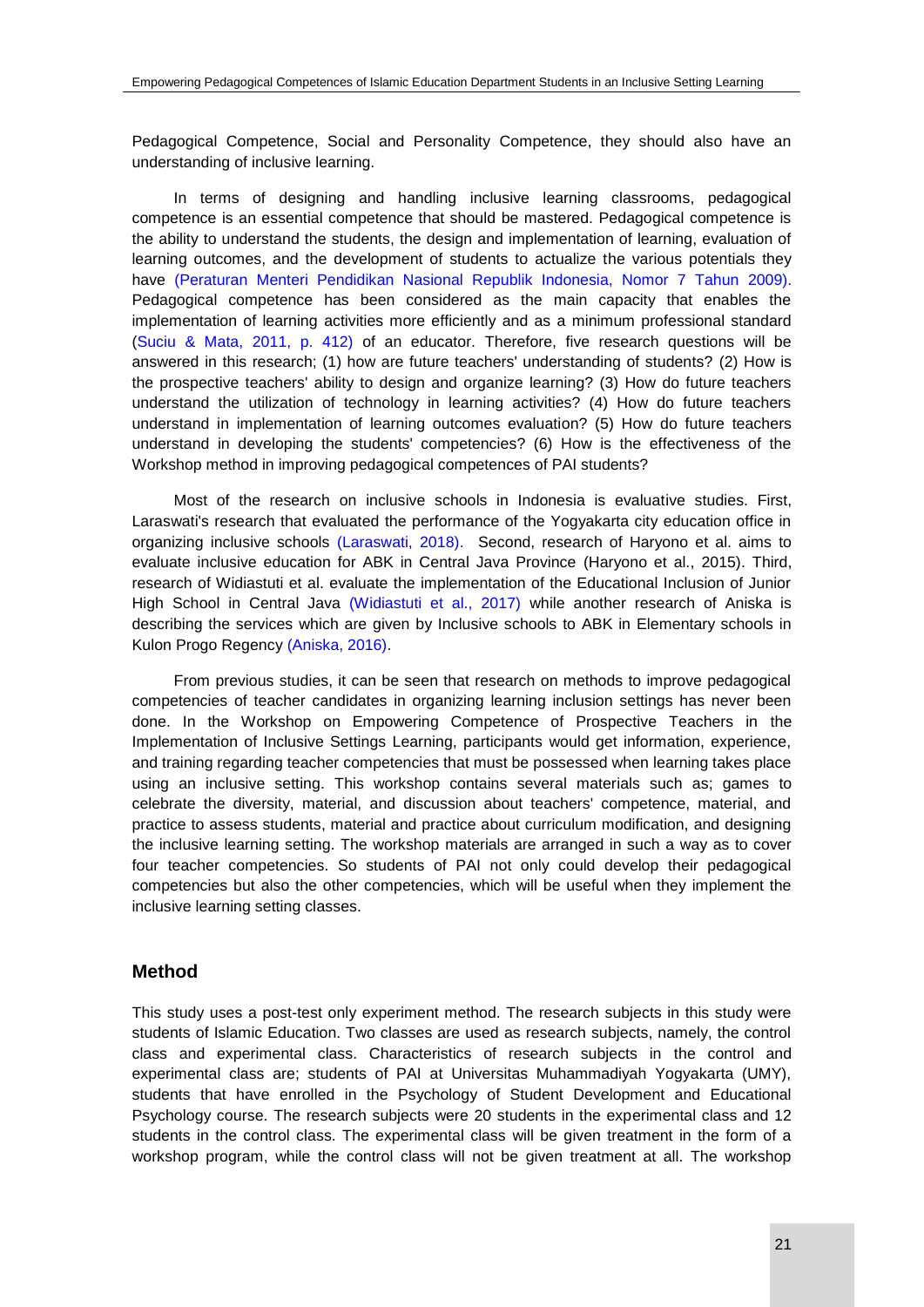program material is the introduction, background, and policy of inclusive learning settings, also how to implement inclusive learning settings. Post-tests gave to both classes, experiment and control class. Posttest in the experimental class is given in the form of google form, while the control class is provided in the form of answer sheets on paper. The results of the post-test and subsequent observations will be analyzed using content analysis.

There are seven topics in the post-test; first, the respondent's knowledge of the issues that present the diversity of students in the class; second, questions about respondents' responses regarding the existence of inclusive learning which held in regular schools, with the possibility of being a solution to the diversity of students in the classroom; third, about the respondent's knowledge of the inclusive settings learning criteria; fourth, the respondent's understanding of the legal basis only for the implementation of inclusive education; fifth, the next focus is around the question of the principle of managing diversity in inclusive schools; sixth, respondent responses regarding the need to modify the curriculum to facilitate the various needs of students; seventh, the educators must perform in the process of managing inclusive learning as part of the pedagogical competence.

## **Result and Discussion**

#### **Teacher's understanding of students**

Every student is a distinctive individual. Ormrod states that each student has strengths, weaknesses, and various cultural traditions [\(Rachmawati, Nu'man, Widiasmara, & Wibisono,](#page-8-0)  2016, p. 587). The diversity of the students is not only from their sex, socio-economical background, and culture but also comes from their intelligence, personality, physical agility [\(Rachmawati et al., 2016, p. 587\)](#page-8-0) moreover, interest and talent. Diversity due to disabilities in the classroom can include obstacles in vision, hearing, movement, intellectual, emotion, and behavior [\(Mukti et al., 2007, p. 14\).](#page-8-0)

Responses of 90% of respondents or as many as 18 teacher candidates in the experimental class, on the factors that led to the diversity of students in the class still mentioning differences in ethnicity, culture, race, and religion. However, 16 people indicated that student diversity arises due to student personalities, student needs, and different ways of learning, student beliefs, and student abilities. While in the control class, as many as 66% or eight respondents interpreted the diversity of students in the class due to differences in ethnicity, culture, regional origin, how to dress, skin color, or language. Two people claim that diversity is seen from variations in character and understanding of students. Some others state that the variety of students can be seen from the differences in abilities, particularly in the psychological context.

In the experimental class, 85 percent of the 20 respondents answered that integrated education (regular schools) could be a solution for students' diversity since the principal, teachers, and staff were given training and guidance to manage inclusive education. Teachers who take training in the application of special education and or inclusive education have a more positive attitude and have a greater willingness to apply inclusive learning than teachers who have never attended any training [\(Kantavong, Sujarwanto, Rerkjaree, & Budiyanto, 2017, p.](#page-8-0)  292). Furthermore, Gupta & Bostrom cited that training is a method to develop one's performance in a specific job [\(Yusuf, Choiri, & Gunarhadi, 2018, p. 84\),](#page-8-0) which could maximize someone's performance.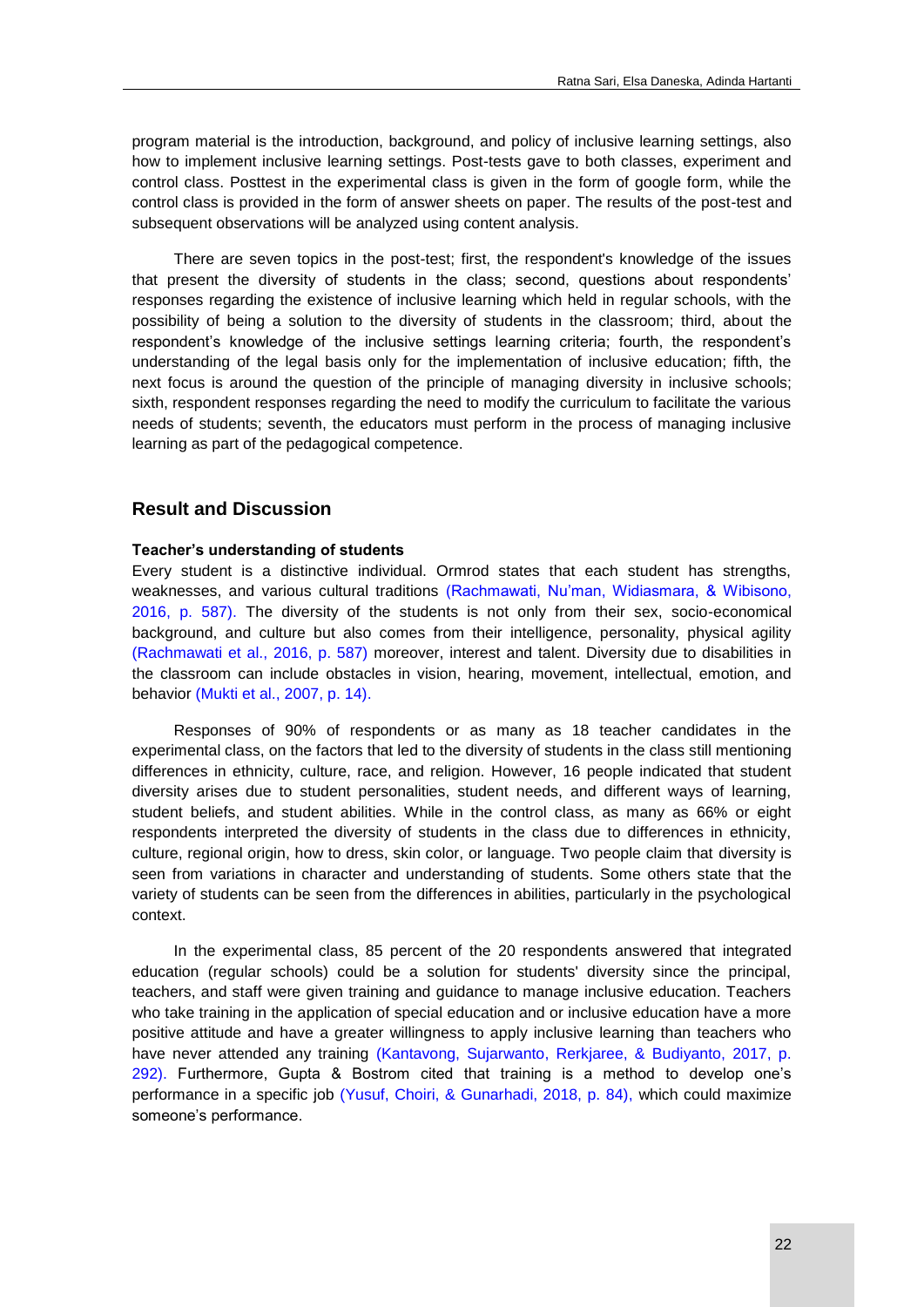Second, the application of inclusive education in schools is well-suited with the background, abilities, and interests of students. One respondent answered that although integrated education could be a solution for student diversity, this needed reconstruction of the teacher attitudes. Numerous variables related to teachers' attitudes, such as training, experience with inclusive education, and students' type of disabilities (Kantavong et al., 2017, p. [293\).](#page-8-0) 15% of respondents of the experimental group answered that integrated education could not be a solution to the diversity of students in a classroom, claiming that it was not suitable for ABK. Then the school is still questioned about its readiness to facilitate all student needs.

Furthermore, the willingness of teachers who do not qualify in the field of management of children with special needs and schools do not understand very well the needs of children with special needs. Therefore, substantial in-service teacher training should be developed to support the implementation of inclusive education [\(Kurniawati et al., 2013, p. 1434\).](#page-8-0) Teacher training is a means to prepare the teacher's confidence and skill in teaching students with varied educational needs. Lack of knowledge about the personal characteristics of students with disabilities and the lack of specialized skills of teachers causes negative attitudes of teachers towards implementing inclusive learning [\(Zulfija, Indira, & Elmira, 2013, p. 550\).](#page-8-0) A study from Berry stated that effective inclusion classes start from teachers' beliefs about trust and protection in improving student academic achievement [\(Elisa & Wrastari, 2013, p. 2\).](#page-8-0)

In the control class, all respondents shared the same opinion that integrated education (regular schools) could be a solution to the diversity of students in the class. Respondents think that regular schools (integrated schools) can be a solution because all students have the right to enroll at school, and all students get the same rights in education. The opening of the 1945 Constitution stated that education is the right of all nations [\(Undang-Undang Dasar Republik](#page-8-0)  Indonesia 1945, 1945). Another reason for the respondents is that regular schools can facilitate diversity in which all students are free to exchange knowledge. However, one respondent notes that regular schools can be a solution for diversity depending on the competence of a teacher managing the class. Teachers need to master four competencies, mainly pedagogical competencies.

An understanding of the diversity and legal basis of inclusive education is the basis for implementing effective inclusive learning. In terms of the understanding of inclusive education law, all respondents answered that the implementation of inclusive education had a legal basis. Some of the laws and regulations mentioned are the Ministry of Education Regulation No. 70 of 2009 concerning inclusion, the Declaration of Human Rights (1989), Dakar Statement, Salamanca Statement, and the Asian Pacific decade for Disabled.

While seven respondents of the control class did not know and had never heard of the legal basis for implementing inclusive education, the other respondents indicated the legal basis for inclusive education contained in Law No. 14 of 2015, Article 31, paragraph 1 and 2 of the 1945 Constitution, and the 1945 Constitution (amendment) article 31.

#### **Ability to design and organize learning**

Only 30 percent of respondents in the experimental class answered that there was no need for curriculum modifications to meet the diverse needs of students. While the rest, as many as 14 respondents, consider the need for curriculum modification to meet the varied needs of students. Adjustments are made to support learning, and the curriculum can be adjusted to the needs and conditions of students. Five respondents of the control class answered the need to modify the curriculum is to generalize diversity and adapt to students' needs in learning. Other respondents considered that curriculum modification was not necessary because the existing curriculum was able to meet diverse student needs. Moreover, the current curriculum has been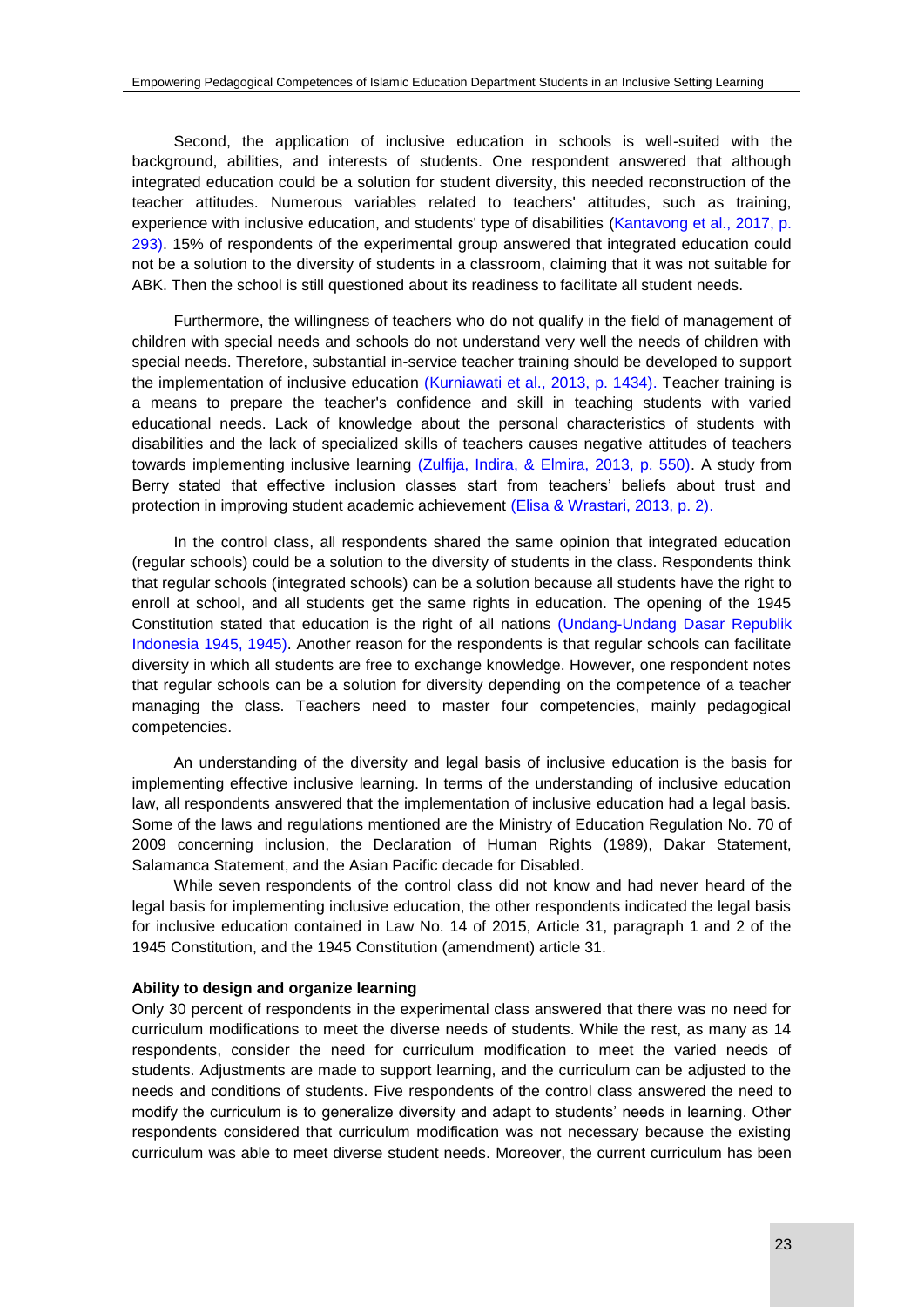carefully arranged and planned so that the different needs of students are accommodated. All that remains is how the understanding and skills of a teacher can be improved so that they can run the existing curriculum following student needs.

The curriculum is a pivotal component of education. In implementing inclusive learning settings, teachers need to perform special learning strategies, create modifications in the curriculum, and learning media [\(Mukti et al., 2007, p. 14\).](#page-8-0) To organize inclusive education, the school should create warmth environment between students also receive all the students' differences. Moreover, the school should have the appropriate curriculum for various students. In implementing an inclusive learning setting, teachers should be able to create an encouraging atmosphere that supports all students and involve the parents in helping the students learning process [\(Kurniawati et al., 2013, p. 1433\).](#page-8-0) Inclusive learning cannot be achieved without the cooperation and collaboration of various parties; the results of inclusive learning depend on shared responsibility, collaborative inquiry, and finding solutions [\(Robinson, 2017, p. 165\).](#page-8-0)

The curriculum of an inclusive school is based on the needs of students. The teacher's task is to manage the differences between students by recognizing their strengths and weaknesses, planning lessons based on them, using teaching strategies, and adjusting the curriculum to suit the abilities and background of each student [\(Mukti et al., 2007, p. 30\).](#page-8-0) Mangunsong stated that the school should be independent in making curriculum adjustments and changes in school management and creating classroom-based on students' needs [\(Rachmawati et al., 2016, p. 587\).](#page-8-0) Furthermore, teachers should have the knowledge and skill to modify the teaching and learning materials to correspond to the needs of every student [\(Rachmawati et al., 2016, p. 588\).](#page-8-0) Teacher guidelines in curriculum modification in an inclusive classroom are according to children learning speed and children's respective abilities to achieve academic, social, emotional, and physical development optimally [\(Mukti et al., 2007, p. 10\).](#page-8-0)

Respondents in the experimental class stated things that must be done by the teacher in the management of inclusive learning are;

- 1. decrease graduation indicators if it is found students have special privileges
- 2. adjust the student environment to the circumstances and conditions of students
- 3. adapt the curriculum to the contents, processes, and products;
- 4. collaborating on learning curricula according to the inclusion setting
- 5. recognize the potential, talents, and interests of students
- 6. determine the right learning strategy
- 7. authentic assessment

Furthermore, according to Mukti et al. in the book entitled "Embracing Diversity: Toolkit for Creating Inclusive, Learning Friendly Environments – Indonesian Edition" there are ten strategies to modify the curriculum in inclusive learning setting classroom, particularly in implementing in the learning process; the teacher introduces different learning methods and learning styles, such as discussion, games or role-playing; the teacher uses the environment and available resources to help students in learning; students with learning difficulties could review their lessons and improve it or get repeated explanations of the material; the teacher has and uses various assessment instruments to measure students' knowledge, skills, and attitudes and not only rely on test scores; students with disabilities have the same opportunity to play and develop physically according to their conditions; girls have equal access and opportunities to play physically and other extracurricular activities as boys; all students could learn in their language; the school provides special subject areas / extracurricular activities: school accept and respect all students from various religions; and schools could learn about the different cultural traditions of students [\(Mukti et al., 2007, p. 19\).](#page-8-0)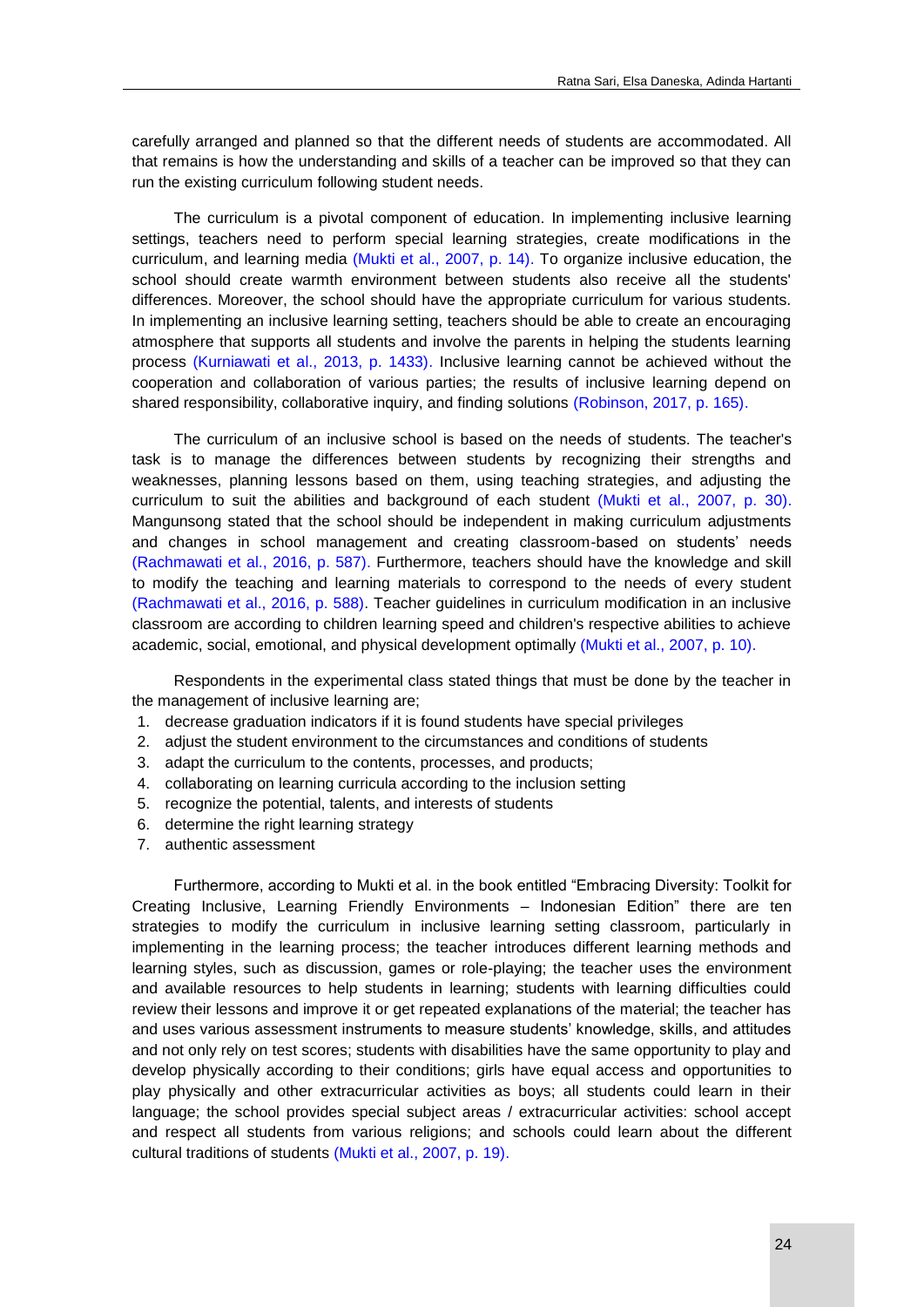Meanwhile, 80 percent of respondents in the control class claimed they do not know about curriculum modifications. In terms of the management of inclusive learning, 20 percent of respondents responded by emphasizing that a teacher must be able to enter the world of students and must be able to understand the condition of students so that the learning process runs well. The teacher also should be able to create engaging learning. Engaging learning is one of the basics in implementing inclusive education; besides, Buckler said that there were three effective strategies to promote this type of learning [\(Buckler, 2016, p. 52\);](#page-8-0)

- 1. feedback sustained attention and inclusion
- 2. implementing a safe environment where students are supported in their learning
- 3. drawing on backgrounds and experiences of the students.

#### **Utilization of technology in learning activities**

All the respondents in both the experiment and control class state that teachers should be creative in applying learning methods that meet all student's needs. However, both classes do not mention the specific learning tools or technology that should use by the teacher. Accessible information and technology such as books in Braille for total blind students, sign language for deaf students, and large and bold letters for students with impaired long-distance vision (low vision) [\(Mukti et al., 2007, p. 48\)](#page-8-0) are essential to use in inclusive learning setting by the teacher.

Moreover, the teacher should prepare varied learning media such as posters, puppets, role-playing, or outdoor class [\(Mukti et al., 2007, p. 7\).](#page-8-0) What students need now is empowering teaching and learning methods that will continue to keep them engaged, thinking, reflecting, and innovating [\(Biney, 2018, p. 156\).](#page-8-0) Even implementing a new curriculum with new teaching and learning methods can be more complicated than expected [\(Du, Su, & Liu, 2013, p. 1\).](#page-8-0) Teachers should master the ability to understand the disparities in students and the skill to use a range of learning methods to deliver teaching materials [\(Rachmawati et al., 2016, p. 585\).](#page-8-0) The school represented by the teachers should help and encourage the students to find their passion and build learning models [\(Rachmawati et al., 2016, p. 592\)](#page-8-0) based on the students' needs and diversity.

#### **Implementation of learning outcomes evaluation**

Seventy percent of respondents in the experimental class stated that curriculum modification is necessary to support learning so that the curriculum can be adjusted to the needs and conditions of students. Meanwhile, respondents in the control class considered curriculum modification unnecessary because the existing curriculum was able to meet the diverse needs of students. The current curriculum has been arranged and planned carefully so that the different needs of students are accommodated.

Evaluation of learning outcomes in inclusive learning is very closely related to curriculum modification. To be able to meet the learning needs of every student, curriculum modification is done by the teacher by lowering the Minimum Completeness Criteria Standard (Kriteria Ketuntasan Minimal/ KKM) [\(Laraswati, 2018, p. 93\).](#page-8-0) KKM must be fulfilled because it is one of the processes in improving the quality of Education and showing the level of achievement of competency standards and basic competencies in certain subjects by students [\(Sholihah,](#page-8-0)  2008). This modification is done by looking at the condition of students, especially their intellectual intelligence. In terms of compiling evaluation questions, children with special needs are given special attention by working on the questions under their abilities (Aniska, 2016, p. 79). The teacher also should prepare evaluation materials under the conditions of students [\(Miftahudin, 2014, p. 2016\).](#page-8-0) Seven types of assessments can be used in schools providing inclusive education, that is performance appraisals, attitude assessments, written assessments, project assessments, product assessments, portfolio assessments, and self-assessments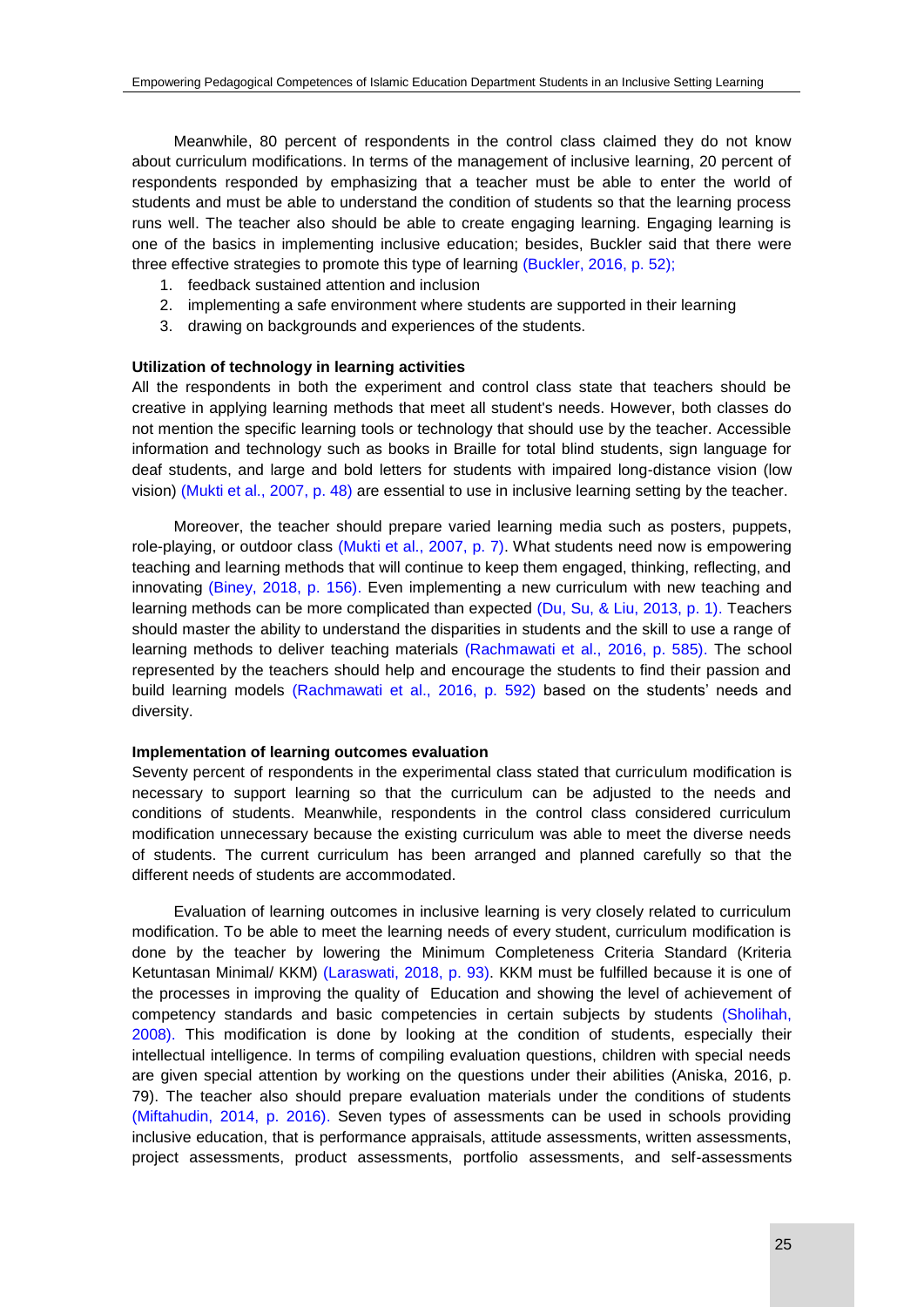[\(Miftahudin, 2014, p. 216\).](#page-8-0) Also, teachers should assess students' learning progress based on observation and portfolio in the form of students' work, the appearance of solutions to a problem, the final report, exploration problems [\(Mukti et al., 2007, p. 20\).](#page-8-0)

#### **Development of student competencies**

Nearly 90 percent of respondents in the experimental class thought that the development of student competencies could be achieved by recognizing the potential, talents, and interests of students, then the teacher needed to determine the appropriate learning strategy. While 75 percent of respondents in the control class stated that a teacher must be able to understand the condition of students so that the learning process goes well.

In developing the students' competencies, the teacher should understand the needs of students. The teachers also need to provoke a positive response of students in more interactive and communicative techniques to facilitate students to engage, understand, participate, and learn [\(Buckler, 2016, p. 2\).](#page-8-0) Teachers' responsibility is to find out the competencies of the students, then develop their new knowledge, skills, and attitudes by observing students closely; all these programs are called the assessment process [\(Mukti et al., 2007, p. 10\).](#page-8-0)

#### **The Effectiveness of Workshop Method in improving pedagogical competences**

This research indicates that students of PAI, the future teachers of Islamic Education, who are given specialized training with workshop methods to implement inclusive learning setting classrooms, will have a positive impact on their understanding of inclusive education. The respondents who receive the workshop method or experiment group could explain more deeply about inclusive education than the control group. Almost all of the respondents in the control group either did not answer or just answered "never heard" when they receive a question about; the legal basis for implementing inclusive education; the principle of managing diversity in inclusive schools, the management of inclusive learning specifically in the pedagogic competence. Therefore, it shows that the workshop method is an effective method to improve the pedagogical competence of future teachers in implementing the inclusive learning setting class.

Even there are many methods in empowering prospective teachers, the workshop is one of the techniques for improving the competencies of future teachers. The workshop method is effective as a means of trained future teachers to develop their skills in applying inclusive learning settings [\(Kurniawati, Minnaert, Mangunsong, & Ahmed, 2013, p. 1432\).](#page-8-0) This method is more effective than lecturing activities because it contains not only learning material but also practical exercises. By joining the workshop method, future teachers could engage in learning and practicing their knowledge of inclusive education.

# **Conclusion**

Giving an excellent understanding to prospective teachers for inclusive education will have an outstanding impact, so they could understand not only about inclusive education but also the method to implement inclusive learning setting in a classroom. Furthermore, prospective teachers also understand pivotal components that support the implementation of inclusive learning setting classrooms, such as; curriculum, media, and method and learning strategy of learning for inclusive students, assessment, and evaluation for the inclusive classroom setting. Numerous techniques could be taken to improve the understanding of prospective teachers about inclusive learning setting classrooms, such as; workshops, training, and mentoring. Basic understanding of inclusive learning can also be material in lectures so it can increase students'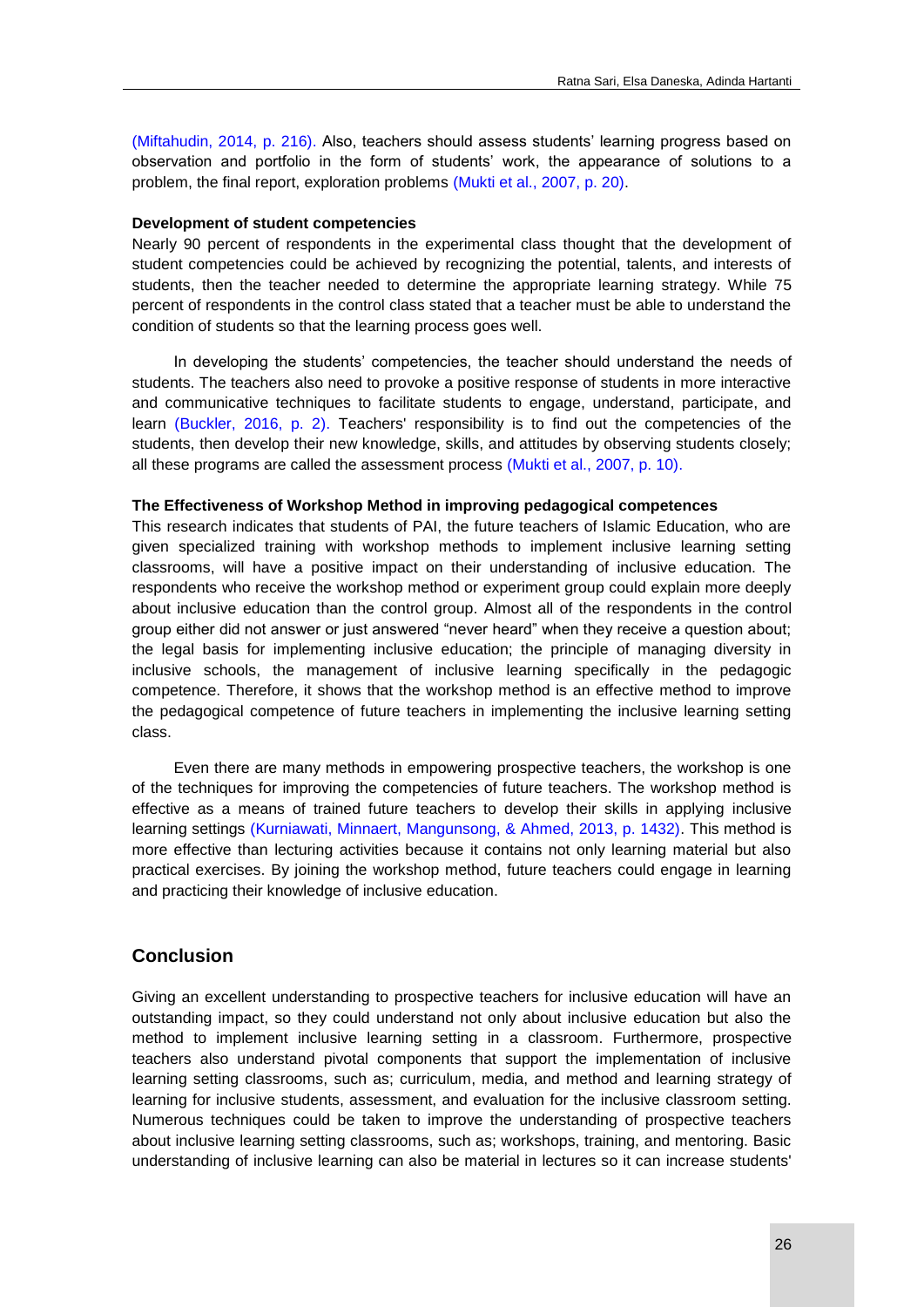knowledge to deal with students who are diverse in class. Particularly in Islamic Education Department/ PAI, the material of inclusive education can be one of the subjects of the Psychology of Students Development and Educational Psychology courses. Besides, a specific program to implement inclusive education must also be created to support students' competences. The program could be integrated with the Teaching Practice course.

# **Funding**

This research is a Partnership Research (Penelitian Kemitraan/ PKM), collaborative research between lecturer and students funded by the Research, Publication, and Community Service Institution (Lembaga Penelitian, Publikasi dan Pengabdian Masyarakat/ LP3M) Universitas Muhammadiyah Yogyakarta (UMY).

## **Acknowledgments**

This article has been presented on the Second Indonesian Conference on Disability Studies and Inclusive Education (ICODIE) at UIN Sunan Kalijaga on 4 December 2019.

# **About the Authors**

**Ratna Sari** has taught at the Department of Islamic Education, Faculty of Islamic Studies, Universitas Muhammadiyah Yogyakarta. Her teaching responsibilities have included educational psychology, developmental psychology, quantitative research method, and statistic.

<span id="page-8-0"></span>**Elsa Daneska** and **Adinda Hartanti** are Undergraduate students of the Department of Islamic Education, Faculty of Islamic Studies, Universitas Muhammadiyah Yogyakarta.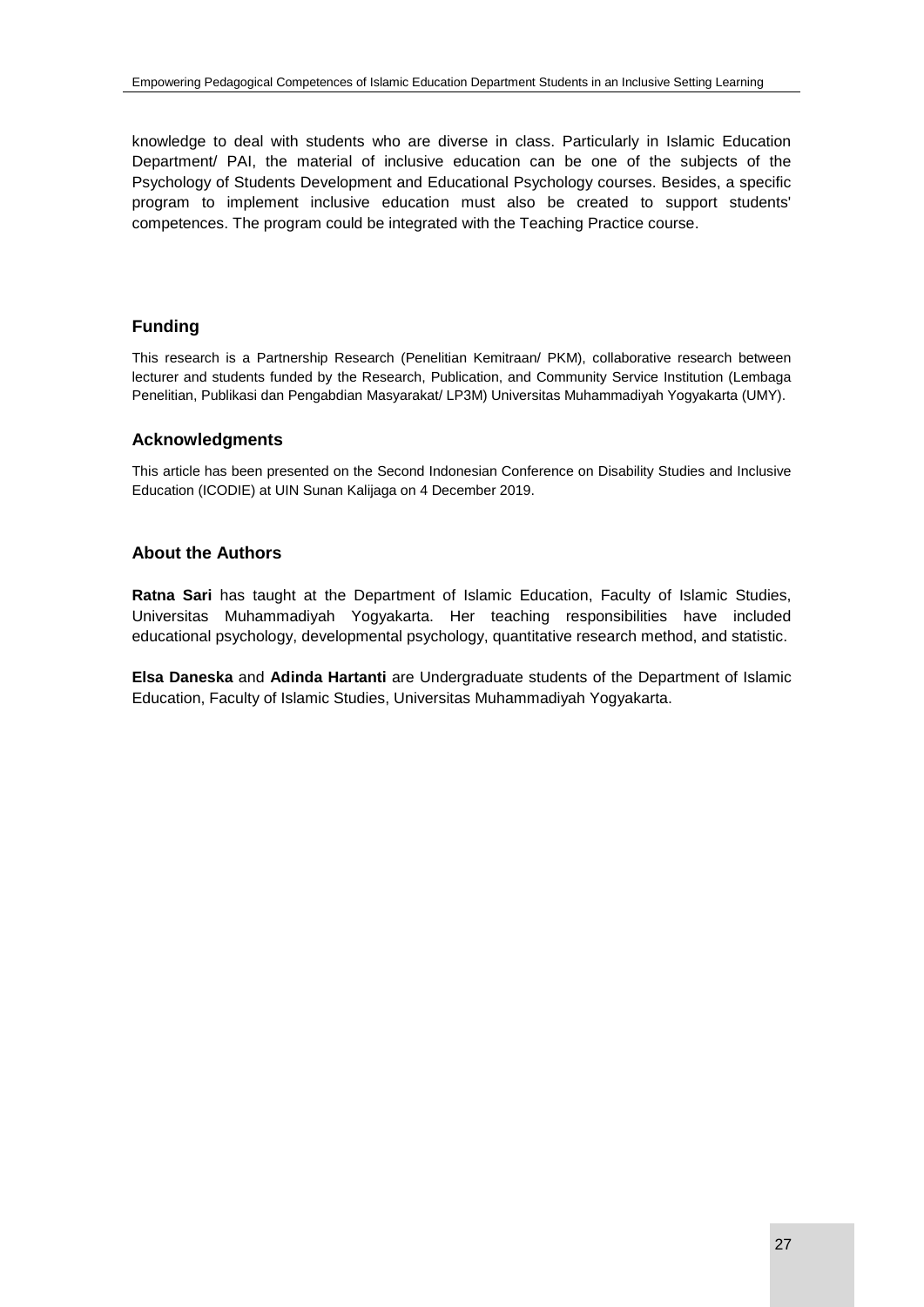# **References**

- Aniska, T. D. (2016). *Layanan Anak Berkebutuhan Khusus di Sekolah Penyelenggara Pendidikan Inklusif (SPPI) Sekolah Dasar Wilayah Kecamatan Lendah Kabupaten Kulon Progo*. (1), 1.
- Biney, I. K. (2018). Improving Teaching and Learning In Higher Education Institutions : Is Discussion Method The Answer? *Journal of Educational Studies, Trends, and Practices*, *8*(2), 147–163.
- Buckler, A. (2016). Teachers' Professional Capabilities and the Pursuit of Quality in Sub-Saharan African Education Systems: Demonstrating and Debating a Method of Capability Selection and Analysis. *Journal of Human Development and Capabilities*, *17*(2), 161– 177. https://doi.org/10.1080/19452829.2014.991706
- Darma, I. P., & Rusyidi, B. (2003). Pelaksanaan Sekolah Inklusi di Indonesia. *Prosiding KS:Riset & PKM*, *2*(2), 223–227. https://doi.org/10.24198/jppm.v2i2.13530
- Du, X., Su, L., & Liu, J. (2013). Developing sustainability curricula using the PBL method in a Chinese context. *Journal of Cleaner Production*, *XXX*, 1–9. https://doi.org/10.1016/j.jclepro.2013.01.012
- Elisa, S., & Wrastari, A. T. (2013). Sikap Guru terhadap Pendidikan Inklusi Ditinjau dari Faktor Pembentuk Sikap. *Jurnal Psikologi Perkembangan Dan Pendidikan*, *2*(01), 1–10.
- Haryono, Syaifudin, A., & Widiastuti, S. (2015). Evaluasi Pendidikan Inklusif Bagi Anak Berkebutuhan Khusus (ABK) Di Provinsi Jawa Tengah. *Jurnal Penelitian Pendidikan*, *32*(2), 119–126.
- Kantavong, P., Sujarwanto, Rerkjaree, S., & Budiyanto. (2017). A comparative study of teacher's opinions relating to inclusive classrooms in Indonesia and Thailand. *Kasetsart Journal of Social Sciences*, *38*(3), 291–296. https://doi.org/10.1016/j.kjss.2016.05.005
- Kurniawati, F., Minnaert, A., Mangunsong, F., & Ahmed, W. (2013). Empirical Study on Primary School Teachers' Attitudes Towards Inclusive Education in Jakarta, Indonesia. *Procedia - Social and Behavioral Sciences*, *69*(Iceepsy), 1430–1436. https://doi.org/10.1016/j.sbspro.2012.12.082
- Laraswati, E. Y. (2018). *Evaluasi Kinerja Dinas Pendidikan Kota Yogyakarta dalam Mewujudkan Pendidkan Inklusif Tahun 2015-2016* (Universitas Muhammadiyah Yogyakarta). Retrieved from http://repository.umy.ac.id/handle/123456789/18930
- Miftahudin, L. (2014). Evaluasi Pembelajaran Anak Berkebutuhan Khusus (Abk) Di Kelas Inklusif Di Sd Plus Darul 'Ulum Jombang. *Jurnal Studi Islam Oktober*, *5*(2), 1978–306.
- Mukti, A., Somadlon, A., & Hauschild, A. T. (2007). *Merangkul Perbedaan: Perangkat untuk Mengembangkan Lingkungan Inklusif, Ramah terhadap Pembelajaran* (Edisi Keem). Bangkok: UNESCO-Biro Regional Asia dan Pasifik untuk Pendidikan.
- *Peraturan Menteri Pendidikan Nasional Republik Indonesia*. Nomor 70 Tentang Pendidikan Inklusif Bagi Peserta Didik Yang Memiliki Kelainan Dan Memiliki Potensi Kecerdasan Dan/Atau Bakat Istimewa. Tahun 2009. Retrieved from https://jdih.kemdikbud.go.id/arsip/Permendikbud\_Tahun2009\_Nomor070.pdf
- Rachmawati, M. A., Nu'man, T. M., Widiasmara, N., & Wibisono, S. (2016). Differentiated Instruction for Special Needs in Inclusive Schools: A Preliminary Study. *Procedia - Social and Behavioral Sciences*, *217*, 585–593. https://doi.org/10.1016/j.sbspro.2016.02.053